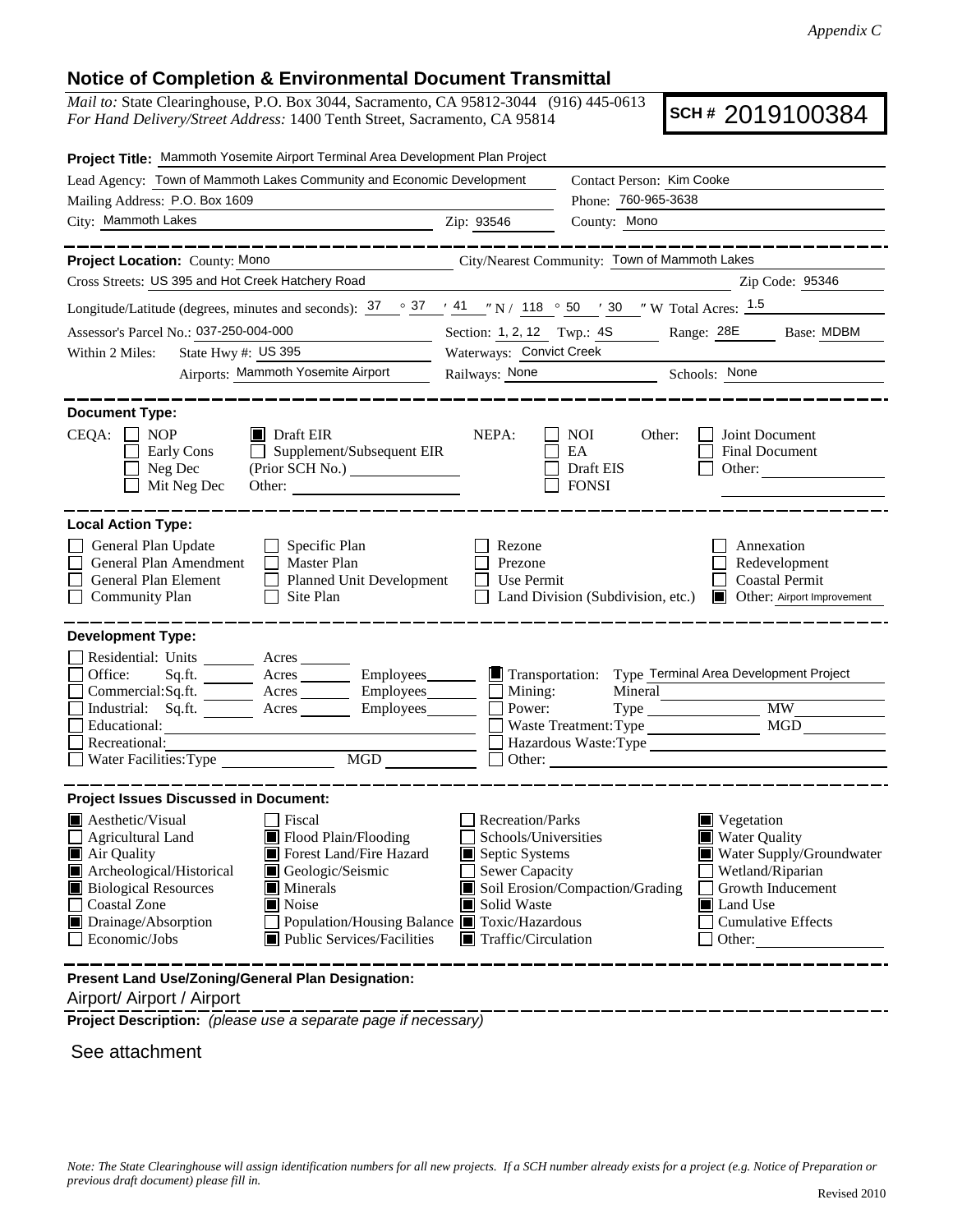## **Reviewing Agencies Checklist**

| Lead Agencies may recommend State Clearinghouse distribution by marking agencies below with and "X".<br>If you have already sent your document to the agency please denote that with an "S".                                                                                                                                                                                                                                                                                                                                                                    |                                                                                                                                                                                                                                                                                                                                                                                                                                                                                                                                                                                                                  |  |  |
|-----------------------------------------------------------------------------------------------------------------------------------------------------------------------------------------------------------------------------------------------------------------------------------------------------------------------------------------------------------------------------------------------------------------------------------------------------------------------------------------------------------------------------------------------------------------|------------------------------------------------------------------------------------------------------------------------------------------------------------------------------------------------------------------------------------------------------------------------------------------------------------------------------------------------------------------------------------------------------------------------------------------------------------------------------------------------------------------------------------------------------------------------------------------------------------------|--|--|
| Air Resources Board<br>Boating & Waterways, Department of<br>California Emergency Management Agency<br>California Highway Patrol<br>$\mathsf{X}$<br>Caltrans District # 9<br><b>Caltrans Division of Aeronautics</b><br>X —<br><b>Caltrans Planning</b><br>Central Valley Flood Protection Board<br>Coachella Valley Mtns. Conservancy<br><b>Coastal Commission</b><br>Colorado River Board<br>Conservation, Department of<br>Corrections, Department of<br>Delta Protection Commission<br>Education, Department of<br><b>Energy Commission</b><br>$\mathsf{X}$ | Office of Historic Preservation<br>Office of Public School Construction<br>Parks & Recreation, Department of<br>Pesticide Regulation, Department of<br><b>Public Utilities Commission</b><br>$X \qquad$ Regional WQCB # 6<br><b>Resources Agency</b><br>Resources Recycling and Recovery, Department of<br>S.F. Bay Conservation & Development Comm.<br>San Gabriel & Lower L.A. Rivers & Mtns. Conservancy<br>San Joaquin River Conservancy<br>Santa Monica Mtns. Conservancy<br><b>State Lands Commission</b><br><b>SWRCB: Clean Water Grants</b><br><b>SWRCB: Water Quality</b><br><b>SWRCB: Water Rights</b> |  |  |
| Fish & Game Region # 6<br>Food & Agriculture, Department of<br>Forestry and Fire Protection, Department of<br>General Services, Department of<br>Health Services, Department of<br>Housing & Community Development<br>Native American Heritage Commission                                                                                                                                                                                                                                                                                                       | Tahoe Regional Planning Agency<br>Toxic Substances Control, Department of<br>X —<br>Water Resources, Department of<br>Other:<br>Other:                                                                                                                                                                                                                                                                                                                                                                                                                                                                           |  |  |
| Local Public Review Period (to be filled in by lead agency)<br>Starting Date June 14, 2021<br>Ending Date July 28, 2021                                                                                                                                                                                                                                                                                                                                                                                                                                         |                                                                                                                                                                                                                                                                                                                                                                                                                                                                                                                                                                                                                  |  |  |
| Lead Agency (Complete if applicable):<br>Consulting Firm: BaseCamp Environmental, Inc.<br>Address: 802 W. Lodi Ave                                                                                                                                                                                                                                                                                                                                                                                                                                              | Address:                                                                                                                                                                                                                                                                                                                                                                                                                                                                                                                                                                                                         |  |  |
| City/State/Zip: Lodi, Ca. 95240<br>Contact: Charlie Simpson<br>Phone: 209-224-8213                                                                                                                                                                                                                                                                                                                                                                                                                                                                              | City/State/Zip:<br>Phone:                                                                                                                                                                                                                                                                                                                                                                                                                                                                                                                                                                                        |  |  |
| Signature of Lead Agency Representative: Charlie Simpson                                                                                                                                                                                                                                                                                                                                                                                                                                                                                                        | Digitally signed by Charlie Simpson<br>Date: 06/09/2021<br>Date: 2021.06.09 16:42:54 -07'00'                                                                                                                                                                                                                                                                                                                                                                                                                                                                                                                     |  |  |

Authority cited: Section 21083, Public Resources Code. Reference: Section 21161, Public Resources Code.